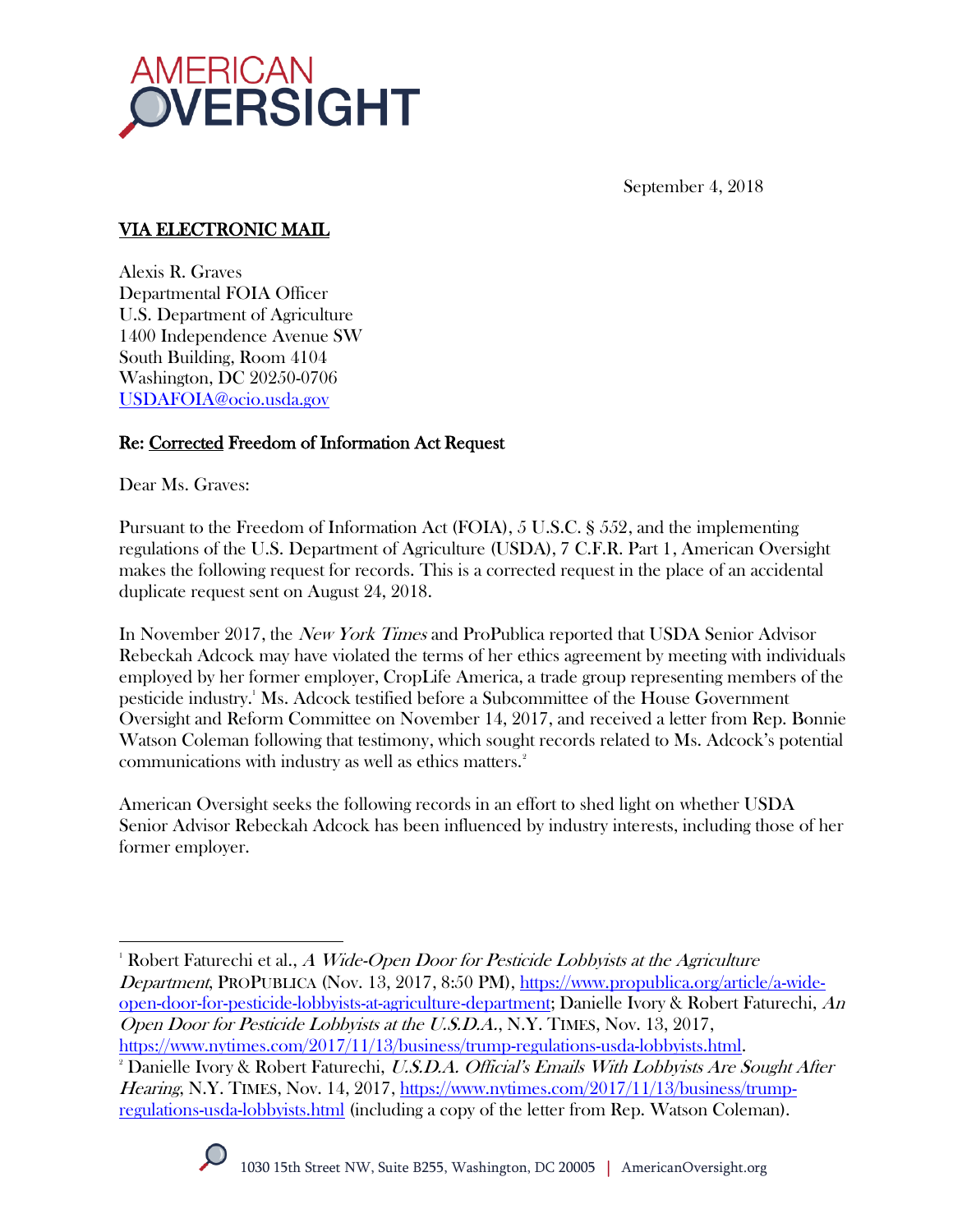#### Requested Records

 $\overline{a}$ 

American Oversight requests that USDA produce the following within twenty business days:

All email communications sent by Rebeckah Adcock to external entities or individuals with email addresses ending in .org, .com or .net.

Please provide all responsive records from April 1, 2017, to November 15, 2017.

While we request only the emails sent by Ms. Adcock to reduce the search and review burden on the agency, we include within this request the entire chain of any such email message. Consequently, if Ms. Adcock responds to an outside entity's email, the incoming email included in the chain is also responsive to this request.

In addition to the records requested above, American Oversight also requests records describing the processing of this request, including records sufficient to identify search terms used and locations and custodians searched and any tracking sheets used to track the processing of this request. If USDA uses FOIA questionnaires or certifications completed by individual custodians or components to determine whether they possess responsive materials or to describe how they conducted searches, we also request any such records prepared in connection with the processing of this request.

American Oversight seeks all responsive records regardless of format, medium, or physical characteristics. In conducting your search, please understand the terms "record," "document," and "information" in their broadest sense, to include any written, typed, recorded, graphic, printed, or audio material of any kind. We seek records of any kind, including electronic records, audiotapes, videotapes, and photographs, as well as letters, emails, facsimiles, telephone messages, voice mail messages and transcripts, notes, or minutes of any meetings, telephone conversations or discussions. Our request includes any attachments to these records. No category of material should be omitted from search, collection, and production.

Please search all records regarding agency business. You may not exclude searches of files or emails in the personal custody of your officials, such as personal email accounts. Records of official business conducted using unofficial systems or stored outside of official files are subject to the Federal Records Act and FOIA.<sup>3</sup> It is not adequate to rely on policies and procedures that require officials to move such information to official systems within a certain period of time; American Oversight has a right to records contained in those files even if material has not yet been moved to official systems or if officials have, through negligence or willfulness, failed to meet their obligations.<sup>4</sup>

<sup>&</sup>lt;sup>3</sup> See Competitive Enter. Inst. v. Office of Sci. & Tech. Policy, 827 F.3d 145, 149-50 (D.C. Cir. 2016); cf. Judicial Watch, Inc. v. Kerry, 844 F.3d 952, 955–56 (D.C. Cir. 2016).

 $4$  See Competitive Enter. Inst. v. Office of Sci. & Tech. Policy, No. 14-cv-765, slip op. at 8 (D.D.C. Dec. 12, 2016) ("The Government argues that because the agency had a policy requiring [the official] to forward all of his emails from his [personal] account to his business email, the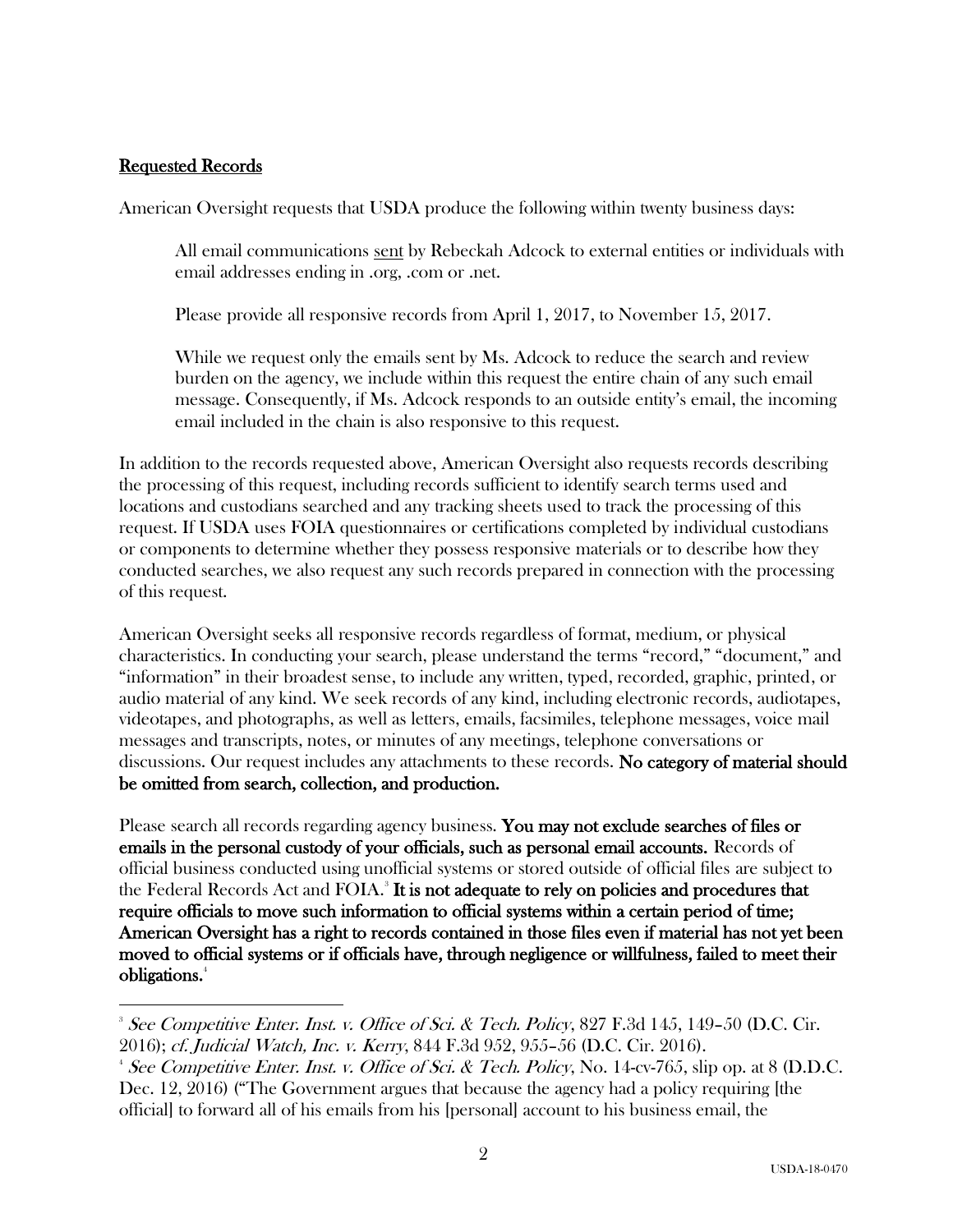In addition, please note that in conducting a "reasonable search" as required by law, you must employ the most up-to-date technologies and tools available, in addition to searches by individual custodians likely to have responsive information. Recent technology may have rendered USDA's prior FOIA practices unreasonable. In light of the government-wide requirements to manage information electronically by the end of 2016, it is no longer reasonable to rely exclusively on custodian-driven searches.<sup>5</sup> Furthermore, agencies that have adopted the National Archives and Records Administration (NARA) Capstone program, or similar policies, now maintain emails in a form that is reasonably likely to be more complete than individual custodians' files. For example, a custodian may have deleted a responsive email from his or her email program, but USDA's archiving tools would capture that email under Capstone. Accordingly, American Oversight insists that USDA use the most up-to-date technologies to search for responsive information and take steps to ensure that the most complete repositories of information are searched. American Oversight is available to work with you to craft appropriate search terms. **However, custodian** searches are still required; agencies may not have direct access to files stored in .PST files, outside of network drives, in paper format, or in personal email accounts.

Under the FOIA Improvement Act of 2016, agencies must adopt a presumption of disclosure, withholding information "only if . . . disclosure would harm an interest protected by an exemption" or "disclosure is prohibited by law."<sup>6</sup> If it is your position that any portion of the requested records is exempt from disclosure, American Oversight requests that you provide an index of those documents as required under *Vaughn v. Rosen*, 484 F.2d 820 (D.C. Cir. 1973), cert. denied, 415 U.S. 977 (1974). As you are aware, a *Vaughn* index must describe each document claimed as exempt with sufficient specificity "to permit a reasoned judgment as to whether the material is actually exempt under FOIA."<sup>7</sup> Moreover, the *Vaughn* index "must describe each document or portion thereof withheld, and for each withholding it must discuss the consequences of disclosing the sought-after information."<sup>8</sup> Further, "the withholding agency must supply 'a relatively detailed

 $\overline{a}$ 

<sup>[</sup>personal] account only contains duplicate agency records at best. Therefore, the Government claims that any hypothetical deletion of the [personal account] emails would still leave a copy of those records intact in [the official's] work email. However, policies are rarely followed to perfection by anyone. At this stage of the case, the Court cannot assume that each and every workrelated email in the [personal] account was duplicated in [the official's] work email account." (citations omitted)).

 $5$  Presidential Memorandum–Managing Government Records, 76 Fed. Reg. 75,423 (Nov. 28, 2011), [https://obamawhitehouse.archives.gov/the-press-office/2011/11/28/presidential](https://obamawhitehouse.archives.gov/the-press-office/2011/11/28/presidential-memorandum-managing-government-records)[memorandum-managing-government-records;](https://obamawhitehouse.archives.gov/the-press-office/2011/11/28/presidential-memorandum-managing-government-records) Office of Mgmt. & Budget, Exec. Office of the President, Memorandum for the Heads of Executive Departments & Independent Agencies, "Managing Government Records Directive," M-12-18 (Aug. 24, 2012), [https://www.archives.gov/files/records-mgmt/m-12-18.pdf.](https://www.archives.gov/files/records-mgmt/m-12-18.pdf)

 $6$  FOIA Improvement Act of 2016 § 2 (Pub. L. No. 114-185).

<sup>&</sup>lt;sup>7</sup> Founding Church of Scientology v. Bell, 603 F.2d 945, 949 (D.C. Cir. 1979).

 $8$  King v. U.S. Dep't of Justice, 830 F.2d 210, 223–24 (D.C. Cir. 1987) (emphasis in original).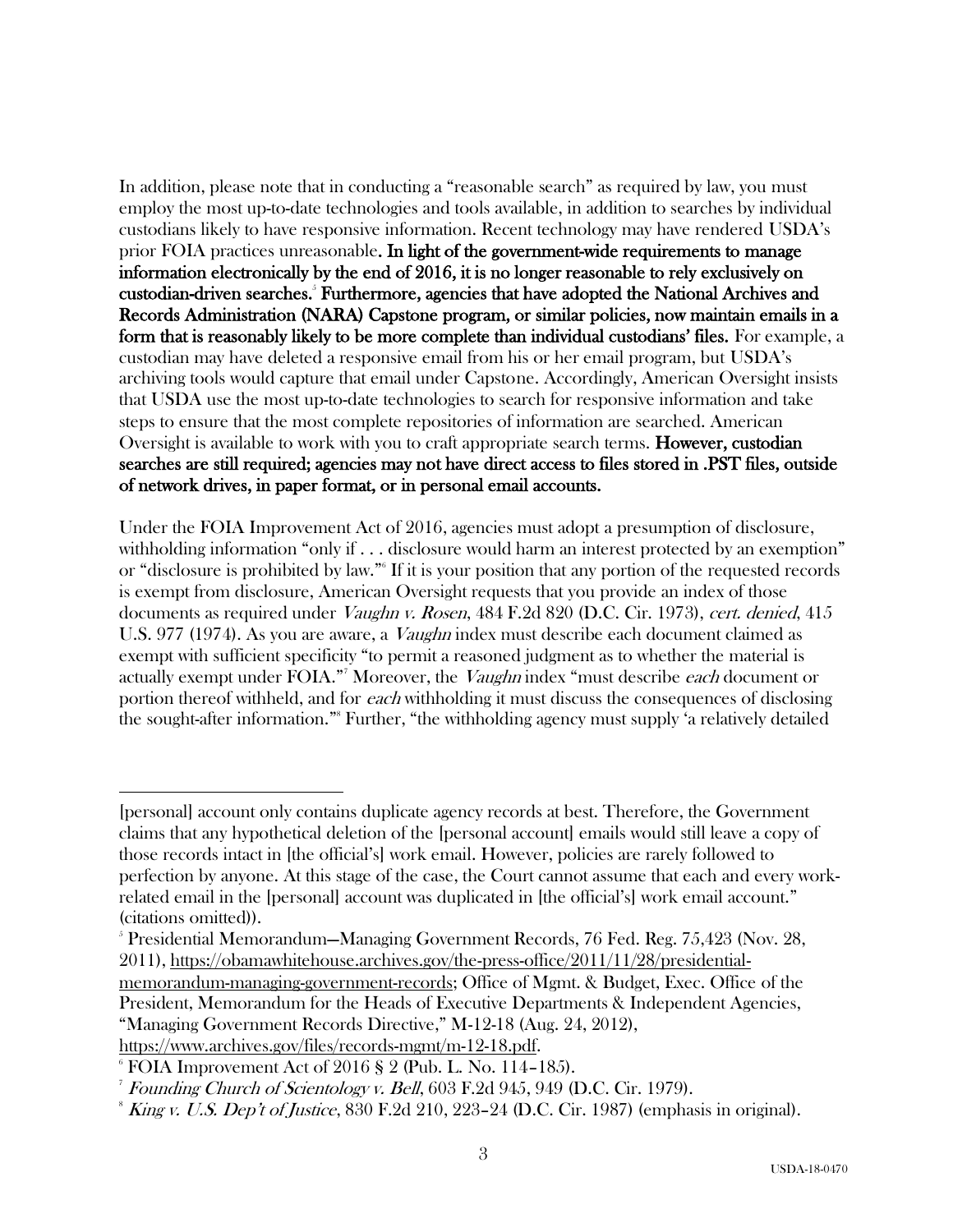justification, specifically identifying the reasons why a particular exemption is relevant and correlating those claims with the particular part of a withheld document to which they apply."<sup>9</sup>

In the event some portions of the requested records are properly exempt from disclosure, please disclose any reasonably segregable non-exempt portions of the requested records. If it is your position that a document contains non-exempt segments, but that those non-exempt segments are so dispersed throughout the document as to make segregation impossible, please state what portion of the document is non-exempt, and how the material is dispersed throughout the document.<sup>10</sup> Claims of nonsegregability must be made with the same degree of detail as required for claims of exemptions in a *Vaughn* index. If a request is denied in whole, please state specifically that it is not reasonable to segregate portions of the record for release.

You should institute a preservation hold on information responsive to this request. American Oversight intends to pursue all legal avenues to enforce its right of access under FOIA, including litigation if necessary. Accordingly, you are on notice that litigation is reasonably foreseeable.

To ensure that this request is properly construed, that searches are conducted in an adequate but efficient manner, and that extraneous costs are not incurred, American Oversight welcomes an opportunity to discuss its request with you before you undertake your search or incur search or duplication costs. By working together at the outset, American Oversight hopes to decrease the likelihood of costly and time-consuming litigation in the future.

Where possible, please provide responsive material in electronic format by email or in PDF or TIF format on a USB drive. Please send any responsive material being sent by mail to American Oversight, 1030 15th Street NW, Suite B255, Washington, DC 20005. If it will accelerate release of responsive records to American Oversight, please also provide responsive material on a rolling basis.

### Fee Waiver Request

 $\overline{a}$ 

In accordance with 5 U.S.C.  $\S$  552(a)(4)(A)(iii) and 7 C.F.R. Part 1, Subpart A, Appendix A, Section 6, American Oversight requests a waiver of fees associated with processing this request for records. Disclosure of the requested information is in the public interest as it is likely to contribute significantly to public understanding of government operations and activities.<sup>11</sup> The disclosure of information sought under this request will document and reveal the operations of the federal government, including what outside interests may be influencing the work of Senior Advisor Rebeckah Adcock and the USDA Regulatory Reform Task Force, which Ms. Adcock has testified

 $\mu$ <sup>9</sup> Id. at 224 (citing Mead Data Central, Inc. v. U.S. Dep't of the Air Force, 566 F.2d 242, 251 (D.C. Cir. 1977)).

 $10^{\circ}$  *Mead Data Central*, 566 F.2d at 261.

<sup>&</sup>lt;sup>11</sup> 7 C.F.R. Part 1, Subpart A, Appendix A, Section  $6(a)(1)(i)$ -(iv); see, e.g., McClellan Ecological Seepage Situation v. Carlucci, 835 F.2d 1282, 1285 (9th Cir. 1987).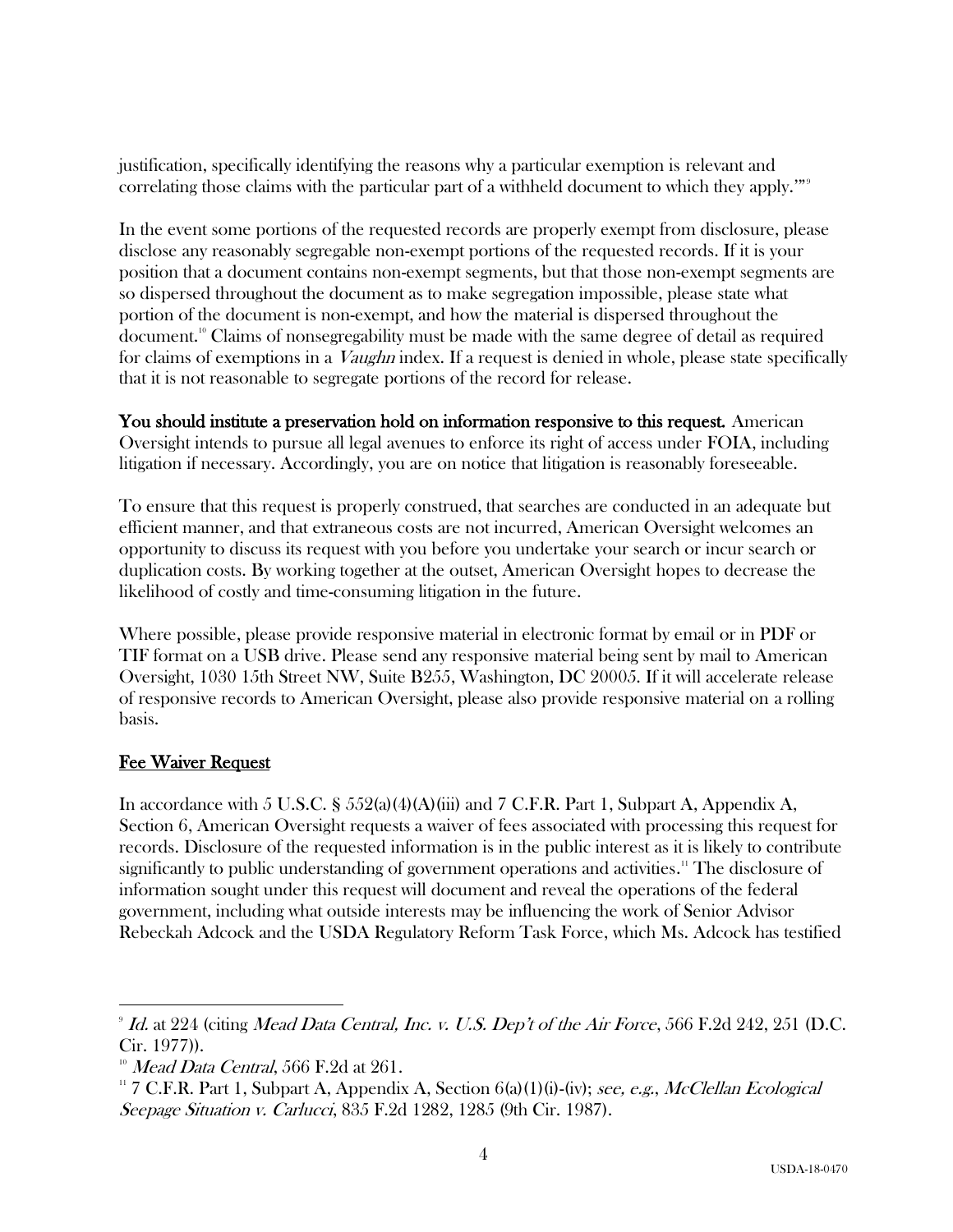about to Congress.<sup>12</sup> The disclosure of this information also has the potential to shed light on potential ethical problems that may have arisen as a result of contacts Ms. Adcock may have had with external individuals and entities.<sup>13</sup>

In addition, this request is primarily and fundamentally not for commercial purposes, but rather the primary interest is in public disclosure of responsive records.<sup>14</sup> As a  $501(c)(3)$  nonprofit, American Oversight does not have a commercial purpose and the release of the information requested is not in American Oversight's financial interest. American Oversight's mission is to promote transparency in government, to educate the public about government activities, and to ensure the accountability of government officials. American Oversight uses the information gathered, and its analysis of it, to educate the public through reports, press releases, or other media. American Oversight also makes materials it gathers available on its public website and promotes their availability on social media platforms, such as Facebook and Twitter.<sup>15</sup> American Oversight has demonstrated its commitment to the public disclosure of documents and creation of editorial content. For example, after receiving records regarding an ethics waiver received by a senior DOJ attorney,<sup>16</sup> American Oversight promptly posted the records to its website and published an analysis of what the records reflected about DOJ's process for ethics waivers.<sup>17</sup> As another example, American Oversight has a project called "Audit the Wall," where the organization is gathering and analyzing information and commenting on public releases of information related to the administration's proposed construction of a barrier along the U.S.- Mexico border.<sup>18</sup>

Accordingly, American Oversight qualifies for a fee waiver.

# **Conclusion**

 $\overline{a}$ 

<sup>&</sup>lt;sup>12</sup> Faturechi, *supra* note 1; Testimony of Rebeckah Adcock, House Oversight and Gov't Reform Subcomm. On Intergovernmental Affairs and Subcomm. On Health Care, Benefits, and Administrative Rules, Regulatory Reform Task Forces Check in: Part II, Nov. 14, 2017, [https://oversight.house.gov/wp-content/uploads/2017/11/Adcock\\_Testimony\\_IGA-HCBAR-Reg.-](https://oversight.house.gov/wp-content/uploads/2017/11/Adcock_Testimony_IGA-HCBAR-Reg.-Task-Forces-II.pdf) [Task-Forces-II.pdf.](https://oversight.house.gov/wp-content/uploads/2017/11/Adcock_Testimony_IGA-HCBAR-Reg.-Task-Forces-II.pdf)

<sup>&</sup>lt;sup>13</sup> Faturechi, *supra* note 1

<sup>&</sup>lt;sup>14</sup> 7 C.F.R. Part 1, Subpart A, Appendix A, Section  $6(a)(1)(v)-(vi)$ .

 $15$  American Oversight currently has approximately 11,900 page likes on Facebook and  $44,500$ followers on Twitter. American Oversight, FACEBOOK,<https://www.facebook.com/weareoversight/> (last visited August 21, 2018); American Oversight (@weareoversight), TWITTER, <https://twitter.com/weareoversight> (last visited August 21, 2018).

<sup>&</sup>lt;sup>16</sup> DOJ Civil Division Response Noel Francisco Compliance, AMERICAN OVERSIGHT, [https://www.americanoversight.org/document/doj-civil-division-response-noel-francisco](https://www.americanoversight.org/document/doj-civil-division-response-noel-francisco-compliance)[compliance](https://www.americanoversight.org/document/doj-civil-division-response-noel-francisco-compliance).

 $17$  Francisco & the Travel Ban: What We Learned from the DOJ Documents, AMERICAN OVERSIGHT, [https://www.americanoversight.org/francisco-the-travel-ban-what-we-learned-from-the](https://www.americanoversight.org/francisco-the-travel-ban-what-we-learned-from-the-doj-documents)[doj-documents.](https://www.americanoversight.org/francisco-the-travel-ban-what-we-learned-from-the-doj-documents)

 $18$  Audit the Wall, AMERICAN OVERSIGHT, [https://www.americanoversight.org/investigation/audit](https://www.americanoversight.org/investigation/audit-the-wall)[the-wall.](https://www.americanoversight.org/investigation/audit-the-wall)